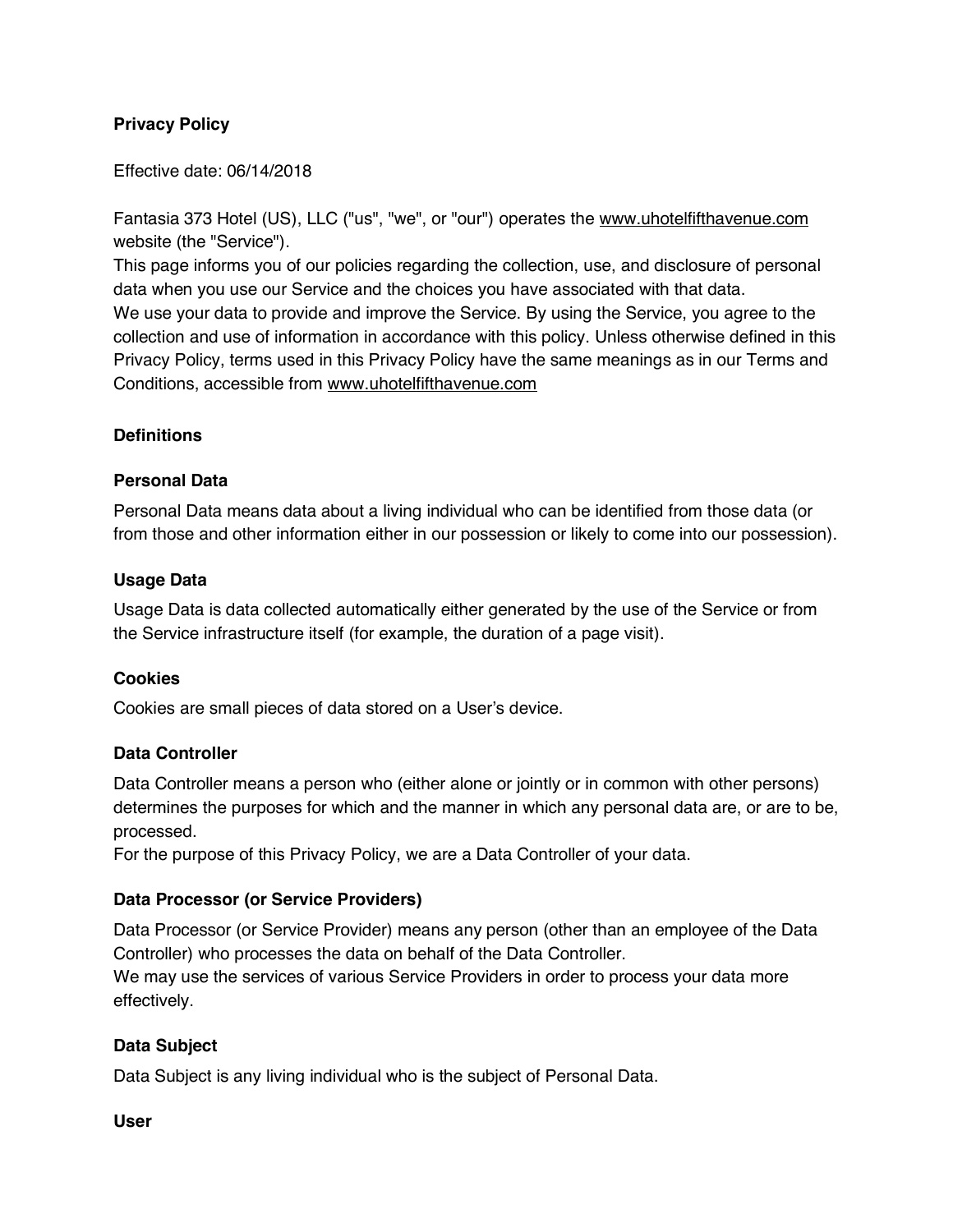The User is the individual using our Service. The User corresponds to the Data Subject, who is the subject of Personal Data.

# **Information Collection And Use**

We collect several different types of information for various purposes to provide and improve our Service to you.

### **Types of Data Collected**

### **Personal Data**

While using our Service, we may ask you to provide us with certain personally identifiable information that can be used to contact or identify you ("Personal Data"). Personally identifiable information may include, but is not limited to:

- Email address
- First name and last name
- Phone number
- ! Address, State, Province, ZIP/Postal code, City
- Cookies and Usage Data

We may use your Personal Data to contact you with newsletters, marketing or promotional materials and other information that may be of interest to you. You may opt out of receiving any, or all, of these communications from us by following the unsubscribe link or instructions provided in any email we send.

### **Usage Data**

We may also collect information how the Service is accessed and used ("Usage Data"). This Usage Data may include information such as your computer's Internet Protocol address (e.g. IP address), browser type, browser version, the pages of our Service that you visit, the time and date of your visit, the time spent on those pages, unique device identifiers and other diagnostic data.

### **Tracking Cookies Data**

We use cookies and similar tracking technologies to track the activity on our Service and hold certain information.

Cookies are files with small amount of data which may include an anonymous unique identifier. Cookies are sent to your browser from a website and stored on your device. Tracking technologies also used are beacons, tags, and scripts to collect and track information and to improve and analyze our Service.

You can instruct your browser to refuse all cookies or to indicate when a cookie is being sent. However, if you do not accept cookies, you may not be able to use some portions of our Service.

Examples of Cookies we use:

- **Session Cookies.** We use Session Cookies to operate our Service.
- ! **Preference Cookies.** We use Preference Cookies to remember your preferences and various settings.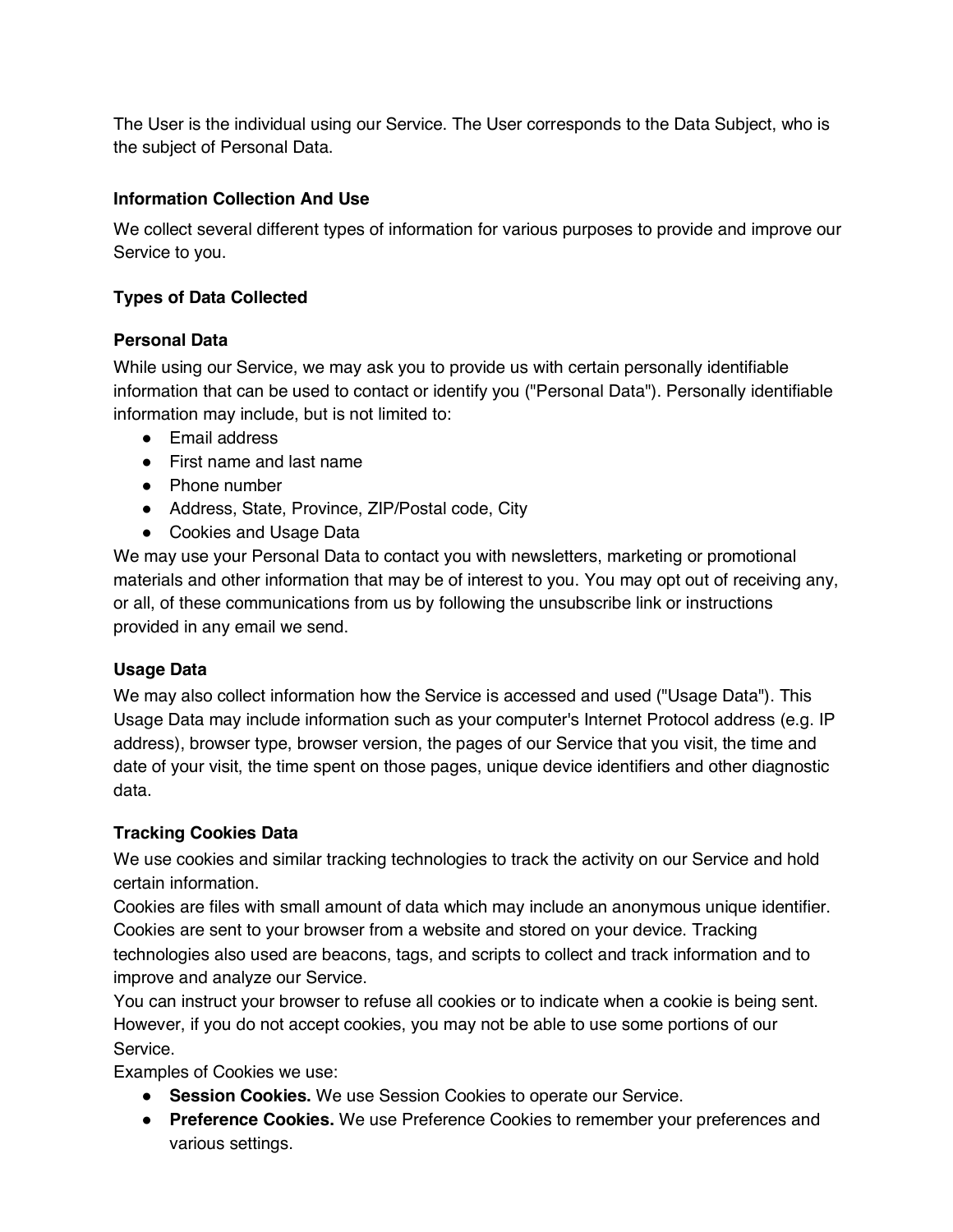**• Security Cookies.** We use Security Cookies for security purposes.

## **Use of Data**

Fantasia 373 Hotel (US), LLC uses the collected data for various purposes:

- To provide and maintain our Service
- To notify you about changes to our Service
- To allow you to participate in interactive features of our Service when you choose to do so
- To provide customer support
- To gather analysis or valuable information so that we can improve our Service
- To monitor the usage of our Service
- To detect, prevent and address technical issues
- To provide you with news, special offers and general information about other goods, services and events which we offer that are similar to those that you have already purchased or enquired about unless you have opted not to receive such information

# **Retention of Data**

Fantasia 373 Hotel (US), LLC will retain your Personal Data only for as long as is necessary for the purposes set out in this Privacy Policy. We will retain and use your Personal Data to the extent necessary to comply with our legal obligations (for example, if we are required to retain your data to comply with applicable laws), resolve disputes, and enforce our legal agreements and policies.

Fantasia 373 Hotel (US), LLC will also retain Usage Data for internal analysis purposes. Usage Data is generally retained for a shorter period of time, except when this data is used to strengthen the security or to improve the functionality of our Service, or we are legally obligated to retain this data for longer time periods.

### **Transfer Of Data**

Your information, including Personal Data, may be transferred to — and maintained on computers located outside of your state, province, country or other governmental jurisdiction where the data protection laws may differ than those from your jurisdiction.

If you are located outside United States and choose to provide information to us, please note that we transfer the data, including Personal Data, to United States and process it there.

Your consent to this Privacy Policy followed by your submission of such information represents your agreement to that transfer.

Fantasia 373 Hotel (US), LLC will take all steps reasonably necessary to ensure that your data is treated securely and in accordance with this Privacy Policy and no transfer of your Personal Data will take place to an organization or a country unless there are adequate controls in place including the security of your data and other personal information.

# **Disclosure Of Data**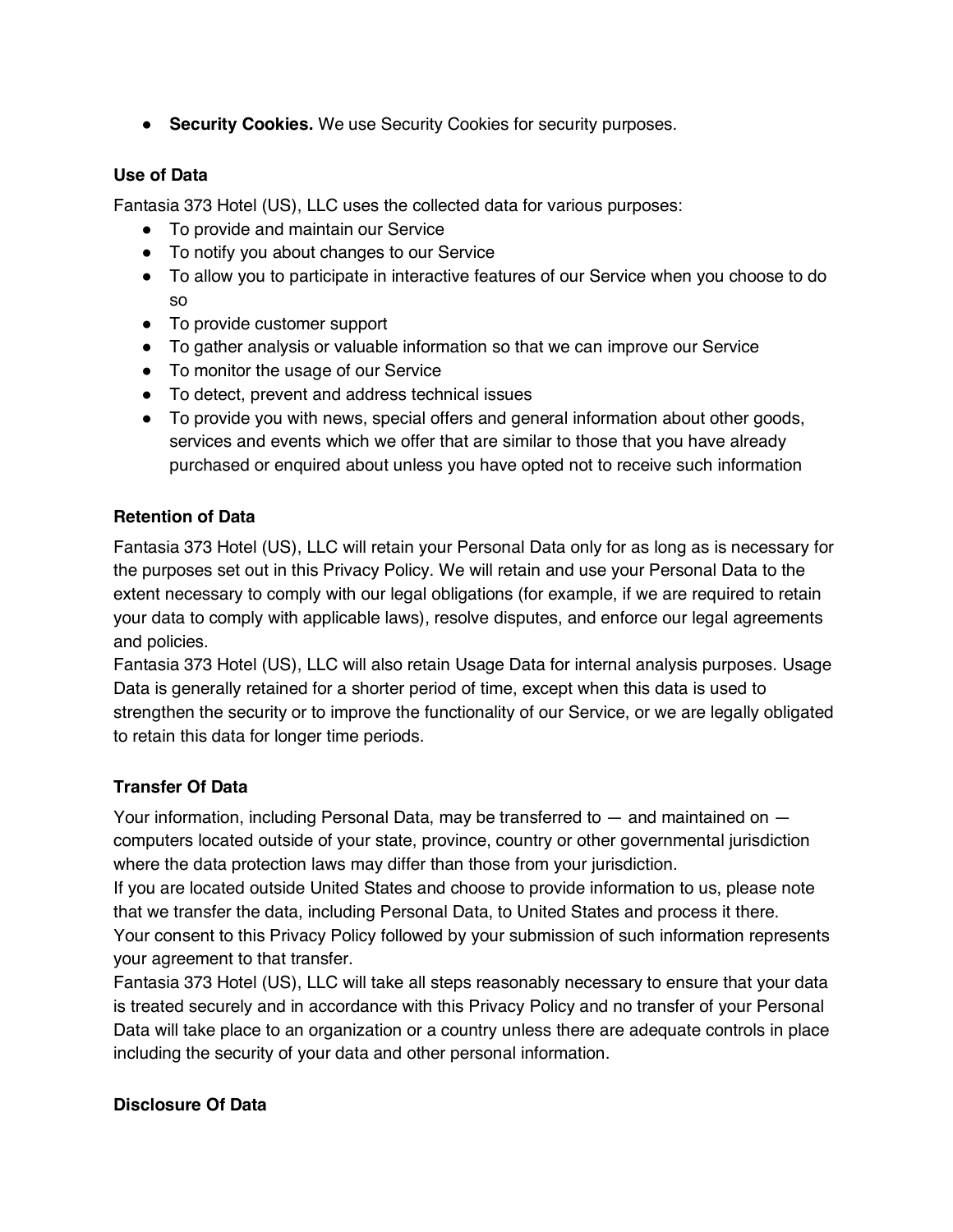### **Disclosure for Law Enforcement**

Under certain circumstances, Fantasia 373 Hotel (US), LLC> may be required to disclose your Personal Data if required to do so by law or in response to valid requests by public authorities (e.g. a court or a government agency).

### **Legal Requirements**

Fantasia 373 Hotel (US), LLC may disclose your Personal Data in the good faith belief that such action is necessary to:

- To comply with a legal obligation
- To protect and defend the rights or property of Fantasia 373 Hotel (US), LLC
- To prevent or investigate possible wrongdoing in connection with the Service
- To protect the personal safety of users of the Service or the public
- To protect against legal liability

# **Security Of Data**

The security of your data is important to us, but remember that no method of transmission over the Internet, or method of electronic storage is 100% secure. While we strive to use commercially acceptable means to protect your Personal Data, we cannot guarantee its absolute security.

## **Your Rights**

Fantasia 373 Hotel (US), LLC aims to take reasonable steps to allow you to correct, amend, delete, or limit the use of your Personal Data.

Whenever made possible, you can update your Personal Data directly within your account settings section. If you are unable to change your Personal Data, please contact us to make the required changes.

If you wish to be informed what Personal Data we hold about you and if you want it to be removed from our systems, please contact us.

In certain circumstances, you have the right:

- To access and receive a copy of the Personal Data we hold about you
- To rectify any Personal Data held about you that is inaccurate
- To request the deletion of Personal Data held about you

You have the right to data portability for the information you provide to Fantasia 373 Hotel (US), LLC. You can request to obtain a copy of your Personal Data in a commonly used electronic format so that you can manage and move it.

Please note that we may ask you to verify your identity before responding to such requests.

### **Service Providers**

We may employ third party companies and individuals to facilitate our Service ("Service Providers"), to provide the Service on our behalf, to perform Service-related services or to assist us in analyzing how our Service is used.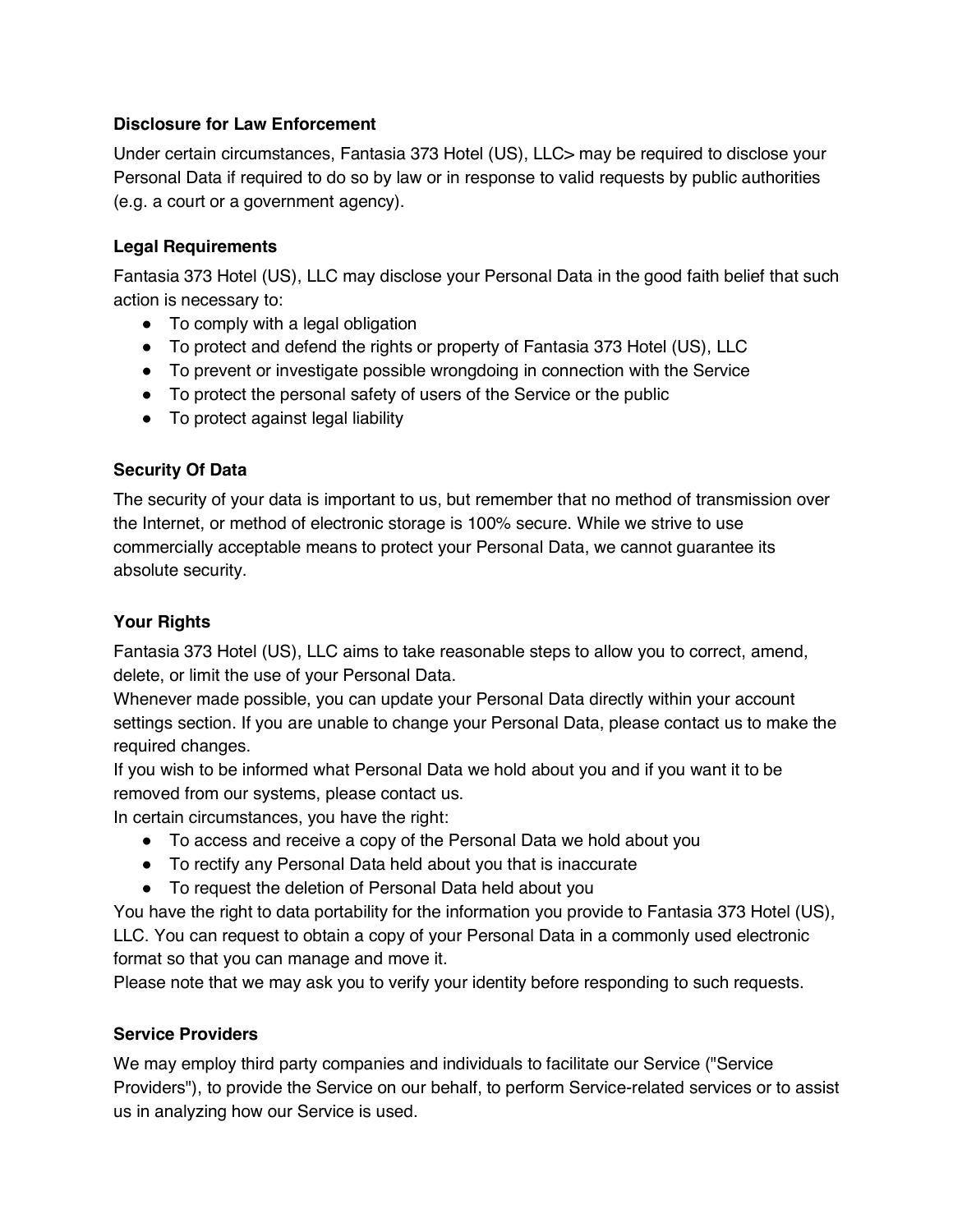These third parties have access to your Personal Data only to perform these tasks on our behalf and are obligated not to disclose or use it for any other purpose.

## **Analytics**

We may use third-party Service Providers to monitor and analyze the use of our Service.

# **Google Analytics**

Google Analytics is a web analytics service offered by Google that tracks and reports website traffic. Google uses the data collected to track and monitor the use of our Service. This data is shared with other Google services. Google may use the collected data to contextualize and personalize the ads of its own advertising network.

You can opt-out of having made your activity on the Service available to Google Analytics by installing the Google Analytics opt-out browser add-on. The add-on prevents the Google Analytics JavaScript (ga.js, analytics.js, and dc.js) from sharing information with Google Analytics about visits activity.

For more information on the privacy practices of Google, please visit the Google Privacy Terms web page: http://www.google.com/intl/en/policies/privacy/

# **Behavioral Remarketing**

Fantasia 373 Hotel (US), LLC uses remarketing services to advertise on third party websites to you after you visited our Service. We and our third-party vendors use cookies to inform, optimize and serve ads based on your past visits to our Service.

### **Google AdWords**

Google AdWords remarketing service is provided by Google Inc.

You can opt-out of Google Analytics for Display Advertising and customize the Google Display Network ads by visiting the Google Ads Settings page: http://www.google.com/settings/ads Google also recommends installing the Google Analytics Opt-out Browser Add-on -

https://tools.google.com/dlpage/gaoptout - for your web browser. Google Analytics Opt-out Browser Add-on provides visitors with the ability to prevent their data from being collected and used by Google Analytics.

For more information on the privacy practices of Google, please visit the Google Privacy Terms web page: http://www.google.com/intl/en/policies/privacy/

# **Facebook**

Facebook remarketing service is provided by Facebook Inc.

You can learn more about interest-based advertising from Facebook by visiting this page: https://www.facebook.com/help/164968693837950

To opt-out from Facebook's interest-based ads follow these instructions from Facebook: https://www.facebook.com/help/568137493302217

Facebook adheres to the Self-Regulatory Principles for Online Behavioral Advertising established by the Digital Advertising Alliance. You can also opt-out from Facebook and other participating companies through the Digital Advertising Alliance in the USA

http://www.aboutads.info/choices/, the Digital Advertising Alliance of Canada in Canada